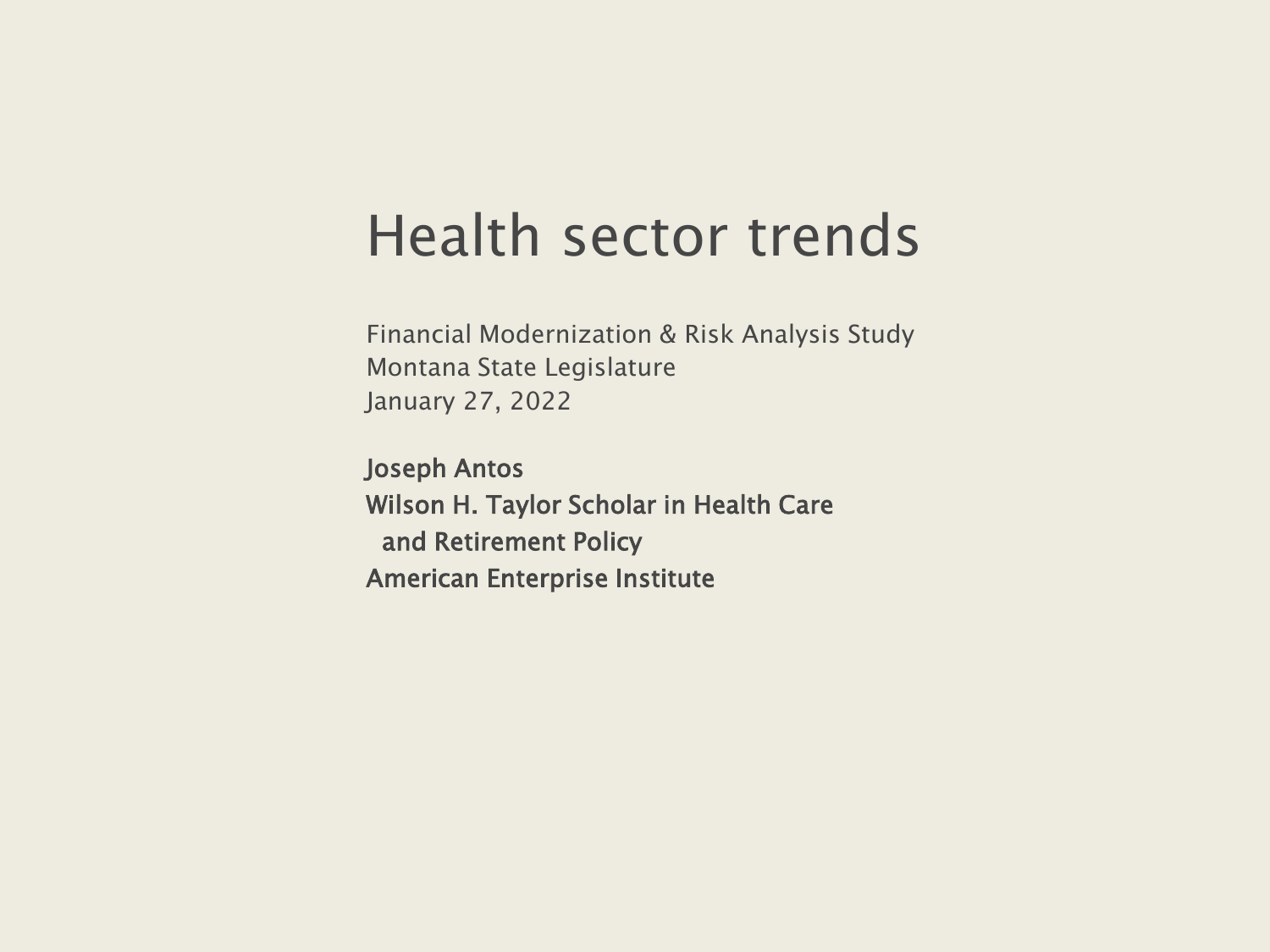### We have a spending problem…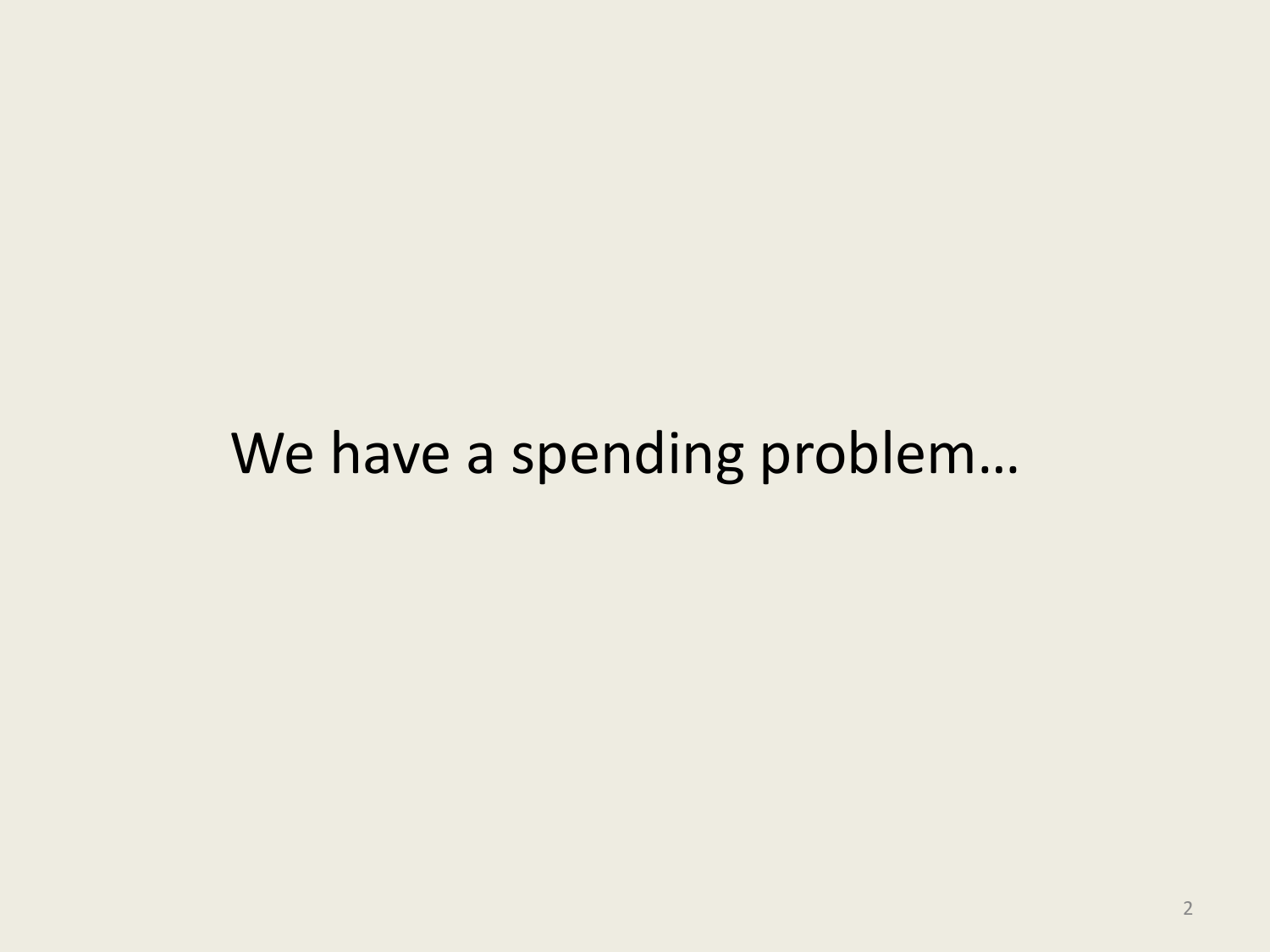## …**but what is it?**

- It's not the amount of spending per se
	- NHE 19.7% of GDP in 2020, up from 17.6% in 2019
	- Ability to spend, preferences, unforeseen emergencies – no "correct" amount
- Financing mechanisms fail to promote efficiency
- Delivery mechanisms fail to promote efficiency
- No magic solution(s)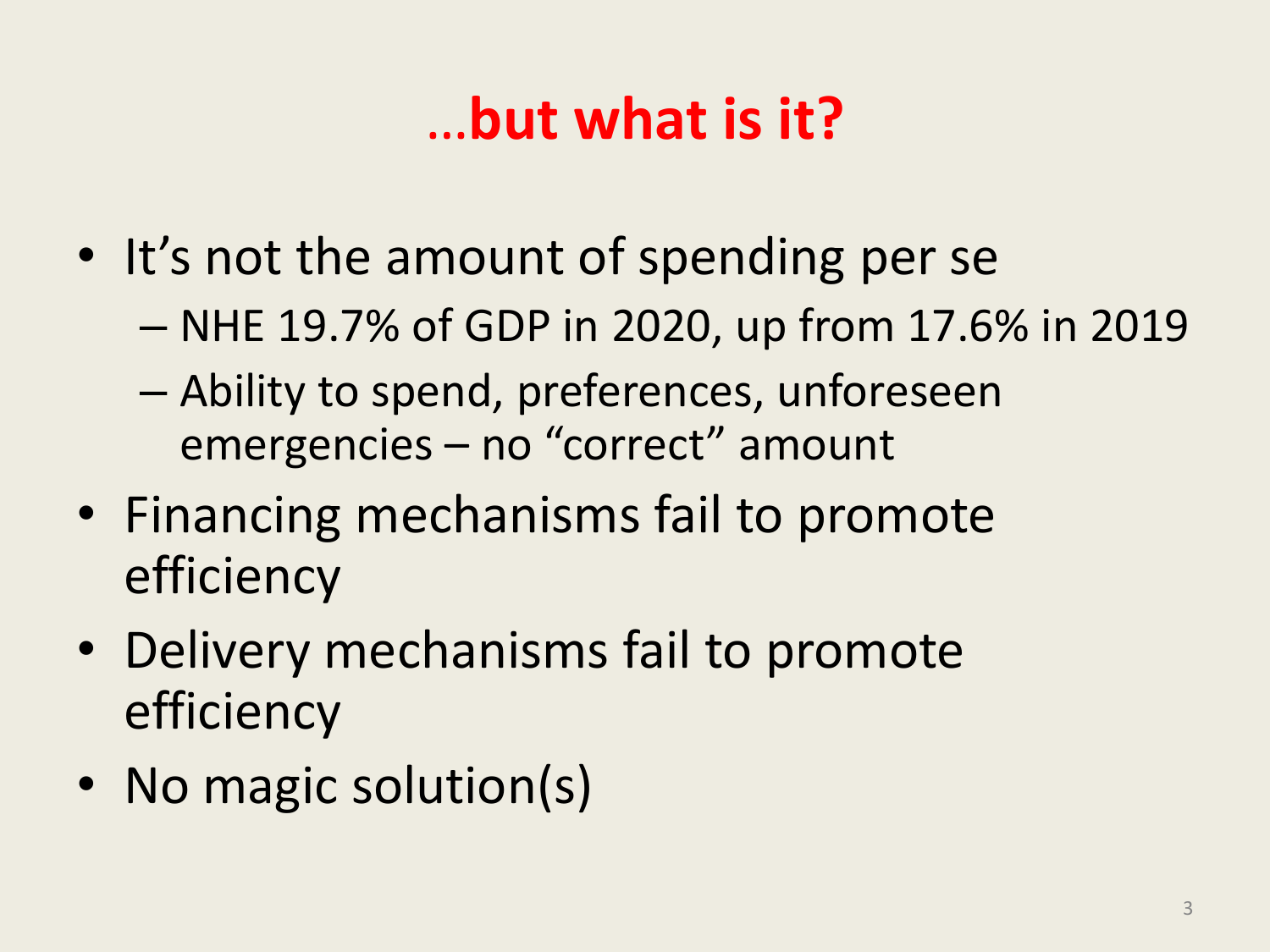# Aging

Oldest-old population growing faster than other age groups

- 50% more seniors (65+) by 2040
- 150% more people over 85 by 2040

Working age population won't keep pace

- 3.6 people 18-64 for every senior in 2020, dropping to 2.7 by 2040
- 30.2 people 18-64 for every person over 85 in 2020, dropping to 14.9 by 2040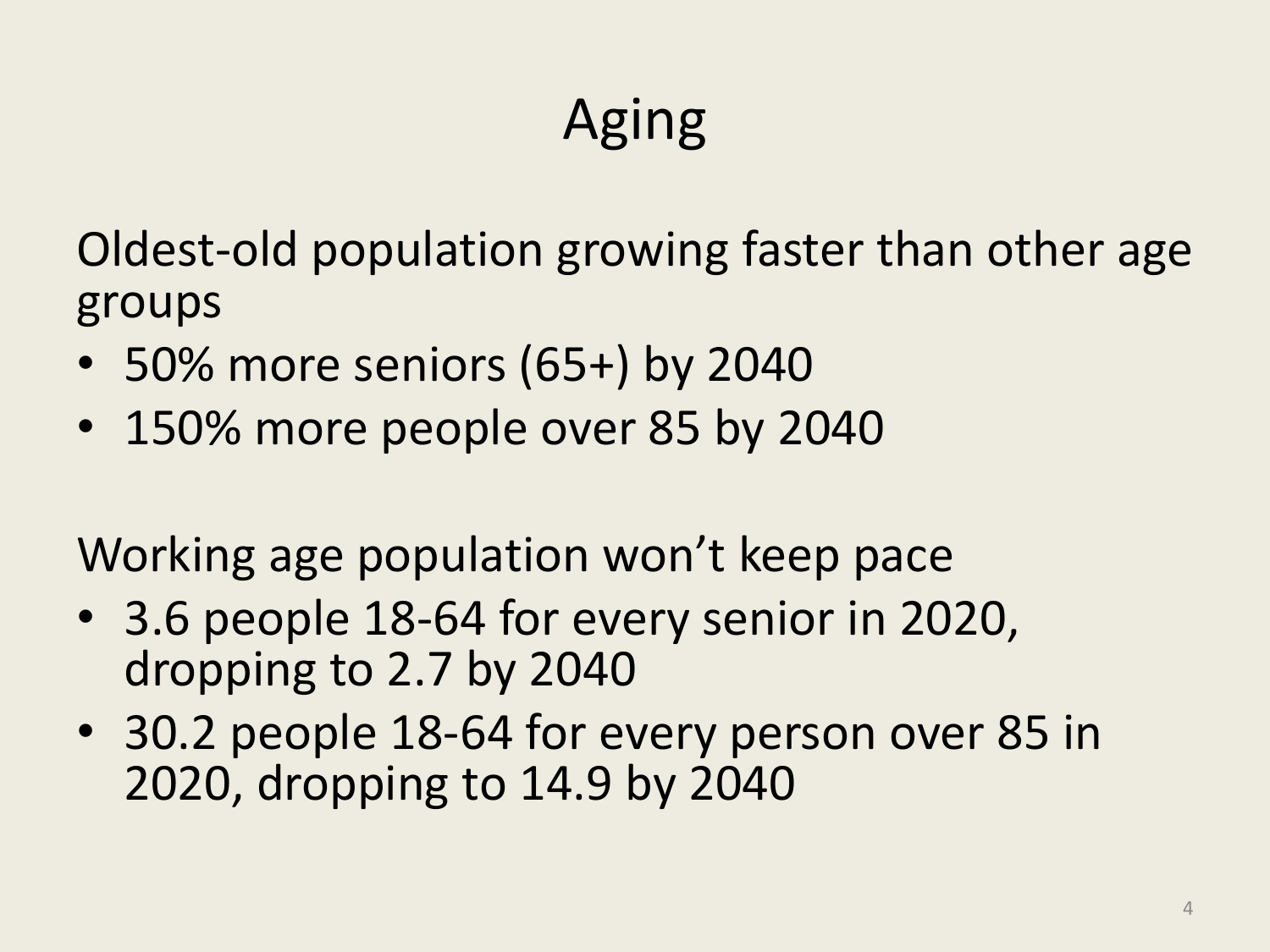## Aging impact on health sector

- Boomers living longer with multiple comorbidities and chronic disease, including Alzheimer's
- Aging health workforce
- Increased demand for long-term services and support
- Increased demand for geriatricians, direct care workers
- Impact on family caregivers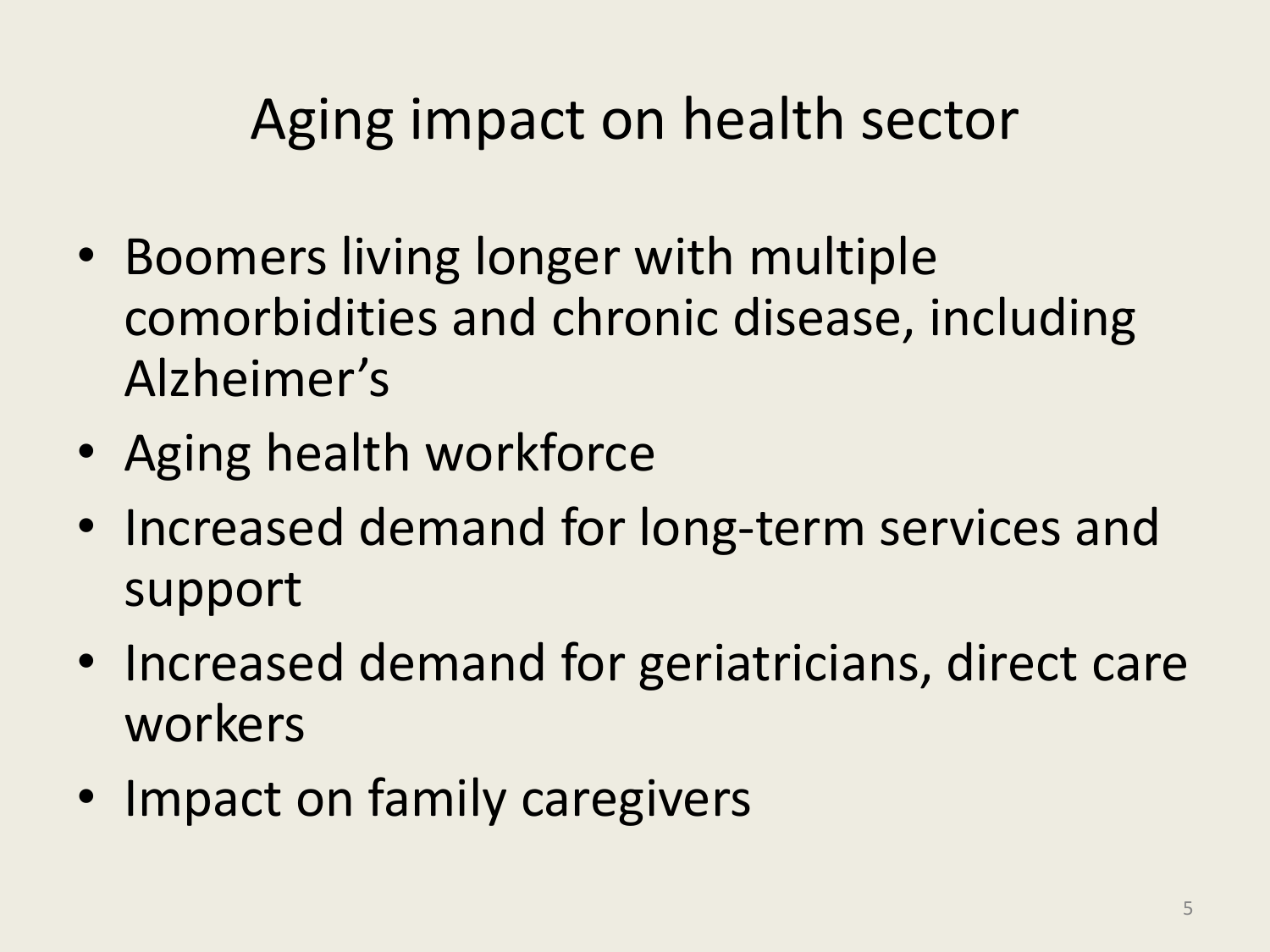## Nurse shortage(?)

- Burn-out in the news
- Age-out may be more significant
- Short-term responses
- Longer-term responses
	- Medical education
	- Community outreach
	- Technology and telemedicine
	- Redefine the job